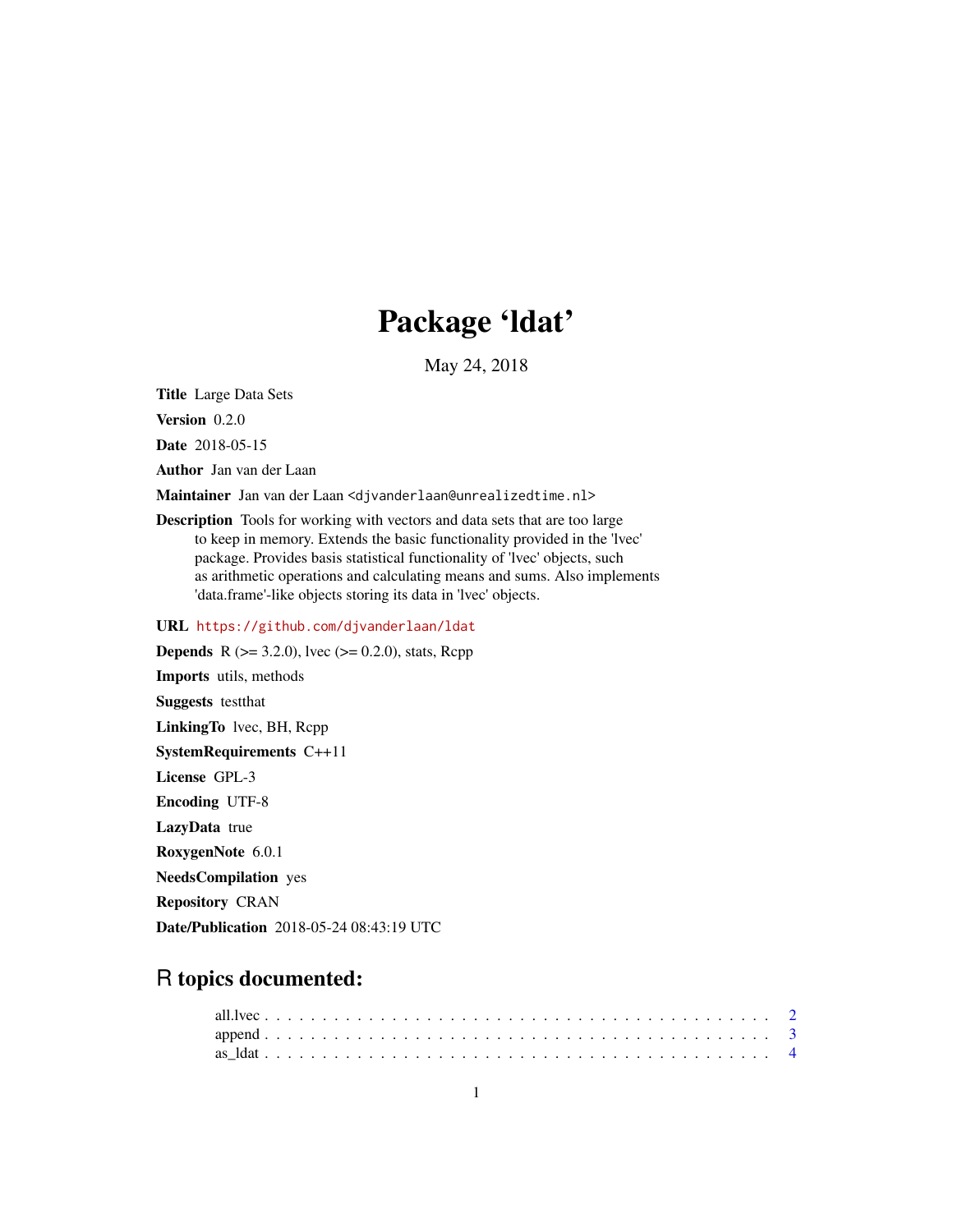#### <span id="page-1-0"></span>2 all the contract of the contract of the contract of the contract of the contract of the contract of the contract of the contract of the contract of the contract of the contract of the contract of the contract of the cont

|       |           | $\overline{4}$  |
|-------|-----------|-----------------|
|       |           | 5               |
|       |           | 6               |
|       |           | 6               |
|       |           | $\overline{7}$  |
|       |           | 8               |
|       |           | 8               |
|       | ldat      | -9              |
|       | lget.ldat | $\overline{10}$ |
|       |           |                 |
|       |           | -11             |
|       |           |                 |
|       |           |                 |
|       |           |                 |
|       |           |                 |
|       |           |                 |
|       |           |                 |
|       |           |                 |
|       |           |                 |
|       |           |                 |
|       |           |                 |
|       |           | - 19            |
| Index |           | 20              |

all.lvec *Basic summary functions for lvec objects*

#### <span id="page-1-1"></span>Description

These functions should behave as their regular counterparts.

#### Usage

```
## S3 method for class 'lvec'
all(x, ..., na.rm = FALSE)## S3 method for class 'lvec'
any(x, ..., na.rm = FALSE)## S3 method for class 'lvec'
prod(x, ..., na.rm = FALSE)## S3 method for class 'lvec'
sum(x, ..., na.rm = FALSE)## S3 method for class 'lvec'
mean(x, ..., na.rm = FALSE)
```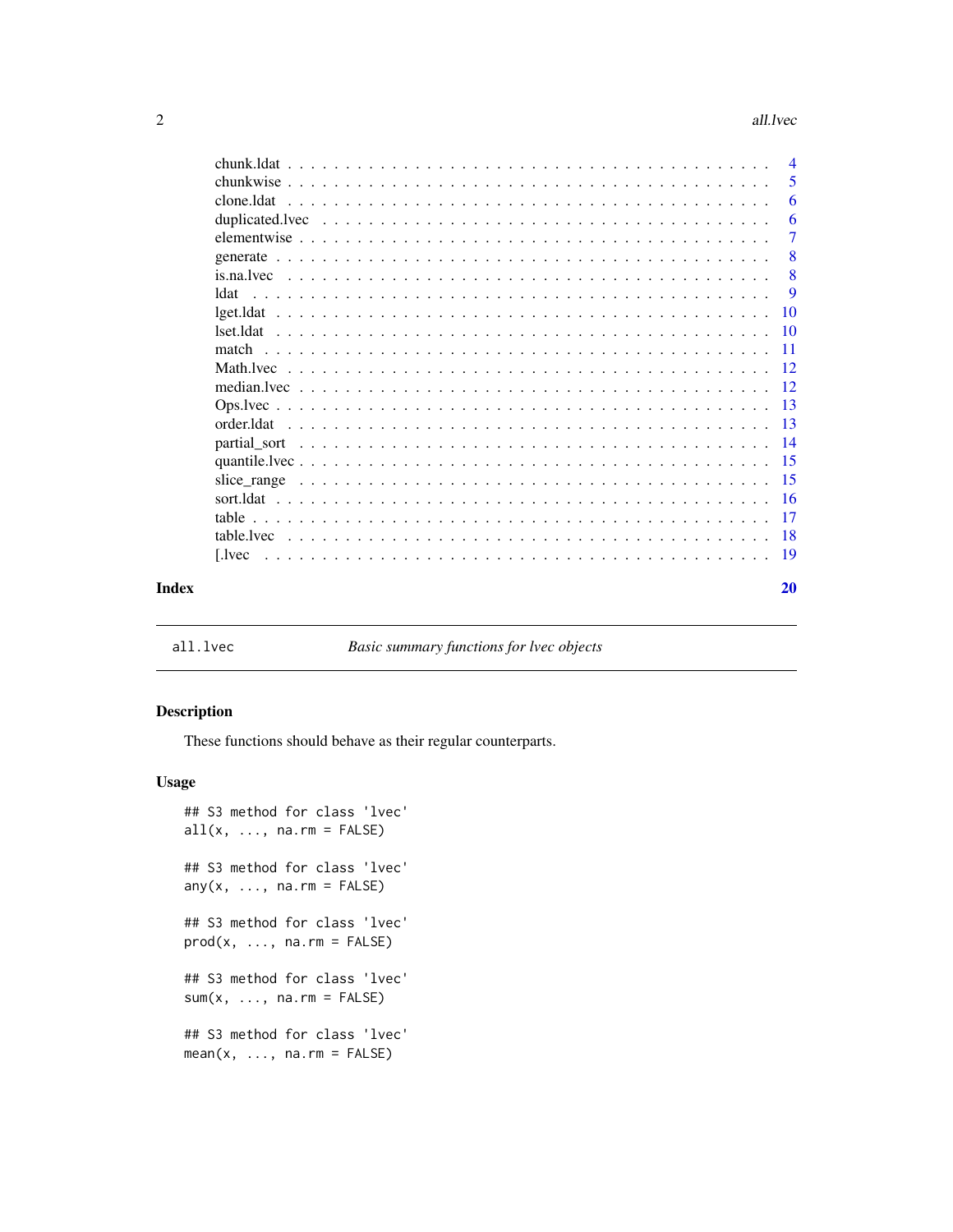#### <span id="page-2-0"></span>append 3

```
## S3 method for class 'lvec'
max(x, ..., na.rm = FALSE)## S3 method for class 'lvec'
min(x, ..., na.rm = FALSE)## S3 method for class 'lvec'
range(x, ..., na.rm = FALSE)
```
# Arguments

| $\mathsf{x}$ | an <b>lvec</b> object                                       |
|--------------|-------------------------------------------------------------|
| $\cdots$     | ignored.                                                    |
| na.rm        | logical indicating whether missing values should be ignored |

#### append *Append a vector to an lvec*

#### Description

Append a vector to an lvec

# Usage

```
append(x, y, ...)## S3 method for class 'lvec'
append(x, y, clone = TRUE, ...)## S3 method for class 'ldat'
append(x, y, clone = TRUE, ...)
```
# Arguments

| $\mathsf{x}$ | lvec to append to.                                                |
|--------------|-------------------------------------------------------------------|
| <b>V</b>     | vector to append to x. Is converted to <u>lvec</u> using as lvec. |
| .            | ignored; used to pass additional arguments to other methods.      |
| clone        | should x be cloned first. If not, the input x is modified.        |

# Value

Returns an lvec combining both x and y. When x is NULL a clone of y is returned.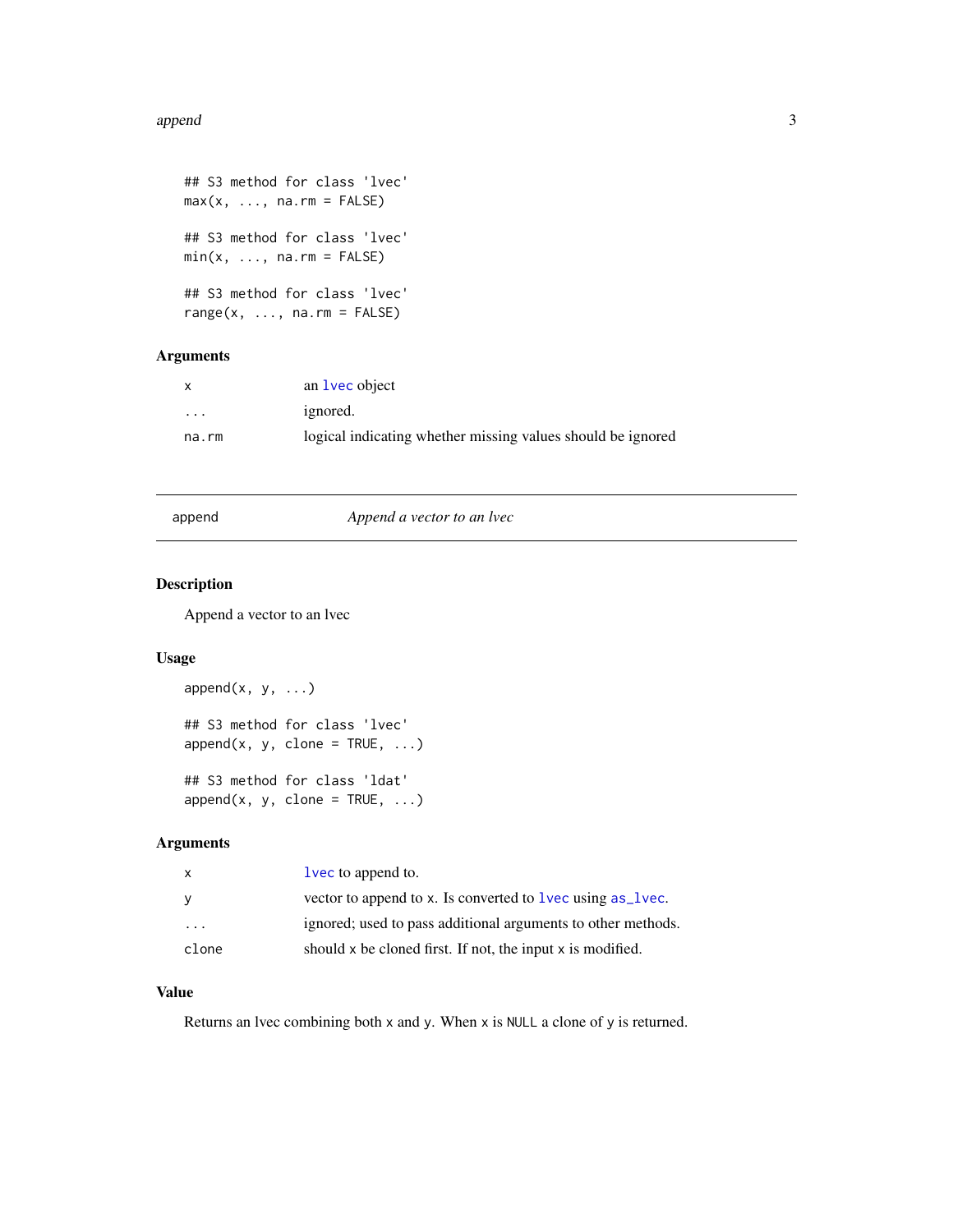<span id="page-3-0"></span>

Convert r-objects to [ldat](#page-8-1)'s

#### Usage

```
as\_ldat(x, \ldots)## S3 method for class 'data.frame'
as\_ldat(x, \ldots)## Default S3 method:
as_ldat(x, \ldots)## S3 method for class 'ldat'
as\_ldat(x, ...)
```
#### Arguments

|                         | object to convert                                 |
|-------------------------|---------------------------------------------------|
| $\cdot$ $\cdot$ $\cdot$ | further arguments passed to or from other methods |

# Value

Returns a 1dat with columns corresponding to the columns in x. When x is not a data. frame it is first converted to a data.frame using a call to [as.data.frame](#page-0-0).

# Examples

 $a \leq -$  data.frame( $a = 1:10$ ,  $b =$  rnorm(10))  $b \leftarrow as\_ldat(a)$ 

chunk.ldat *Generate a number of index ranges from an ldat object*

# Description

The ranges have a maximum length.

# Usage

```
## S3 method for class 'ldat'
chunk(x, chunk_size = 5e+06, ...)
```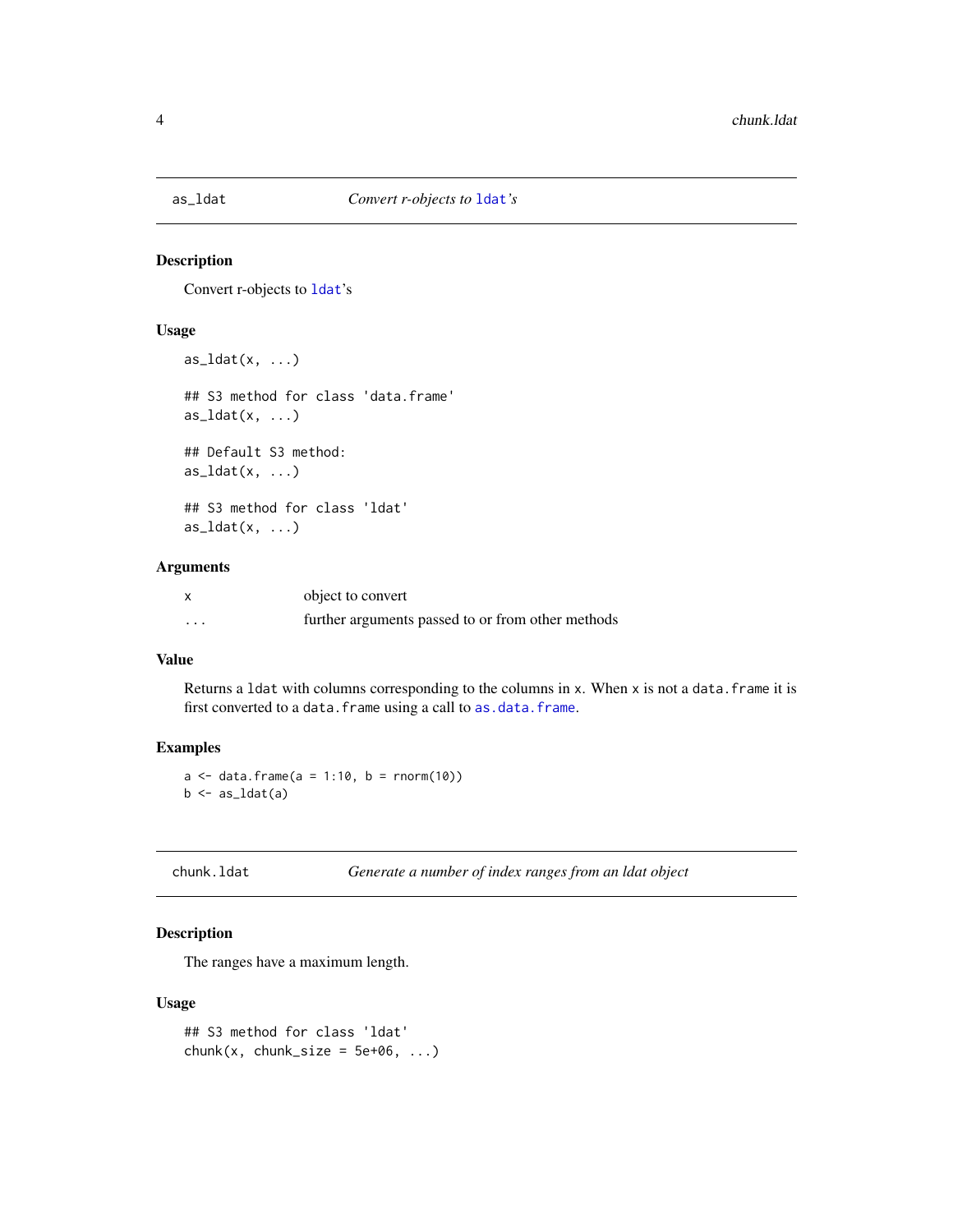#### <span id="page-4-0"></span>chunkwise 5

# Arguments

| X.         | an object of type 1 dat for which the index ranges should be calculated.                                                                                                           |
|------------|------------------------------------------------------------------------------------------------------------------------------------------------------------------------------------|
| chunk_size | a numeric vector of length 1 giving the maximum length of the chunks. When<br>not given it uses the value of the option 'chunk_size' (see options) otherwise<br>the default value. |
| $\ddotsc$  | ignored; used to pass additional arguments to other methods.                                                                                                                       |

# Details

The default chunk size can be changes by setting the option 'chunk\_size', ('options(chunk\_size = <new default chunk size>)').

# chunkwise *Process an lvec in chunks*

# Description

Process an lvec in chunks

# Usage

```
chunkwise(x, init, update, final, ...)
```
# Arguments

| x        | the lyec.                                                                                                                                                                                                                                          |  |
|----------|----------------------------------------------------------------------------------------------------------------------------------------------------------------------------------------------------------------------------------------------------|--|
| init     | initialisation function. This function should accept an 1 vec as its first argument<br>and return an initial value for the state.                                                                                                                  |  |
| update   | update function. Called for each chunk of data. Receives the current value of<br>the state as its first argument and the next chunk of data as its second argument.<br>Should return an updated state. This function can be called multiple times. |  |
| final    | finaliser function. Is called after processing the complete lvec. Receives the<br>final state as its first argument. Should return the end result.                                                                                                 |  |
| $\cdots$ | optional arguments passed on to the supplied functions.                                                                                                                                                                                            |  |

# Details

For examples of its use see mean. lvec and sum. lvec.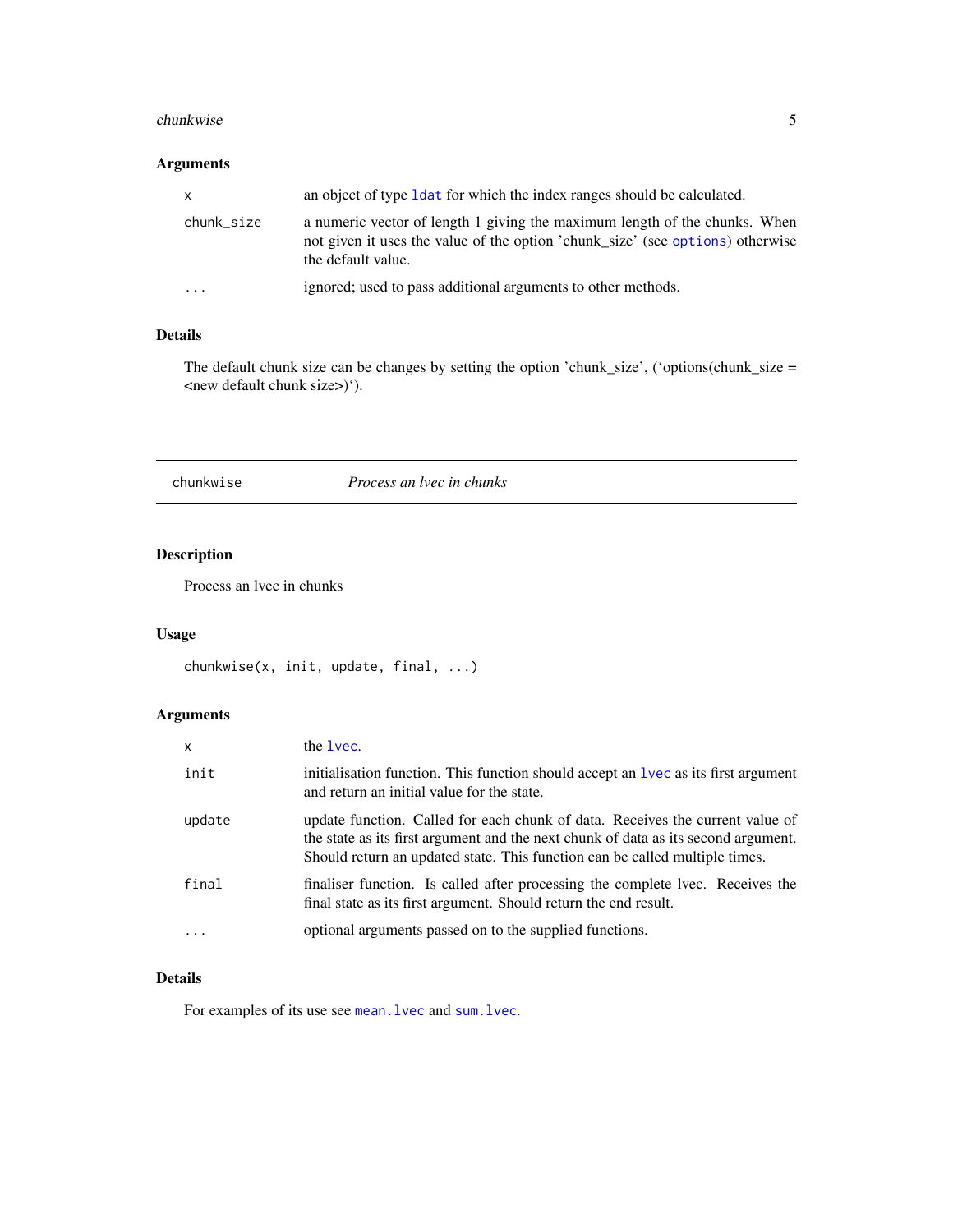<span id="page-5-0"></span>

Clone an ldat object

#### Usage

## S3 method for class 'ldat'  $clone(x, \ldots)$ 

# Arguments

|   | <b>ldat</b> object to be cloned |  |
|---|---------------------------------|--|
| . | ignored.                        |  |

# Details

Clones each of the vectors in the [ldat](#page-8-1) object.

duplicated.lvec *Find duplicates in a vector*

# Description

Find duplicates in a vector

# Usage

```
## S3 method for class 'lvec'
duplicated(x, incomparables = FALSE, fromLast = FALSE, ...)
```

```
## S3 method for class 'lvec'
unique(x, incomparables = FALSE, ...)
```
# Arguments

| X             | an object of type lvec.        |  |
|---------------|--------------------------------|--|
| incomparables | passed on to link{duplicated}. |  |
| fromLast      | not supported.                 |  |
|               | passed on to duplicated.       |  |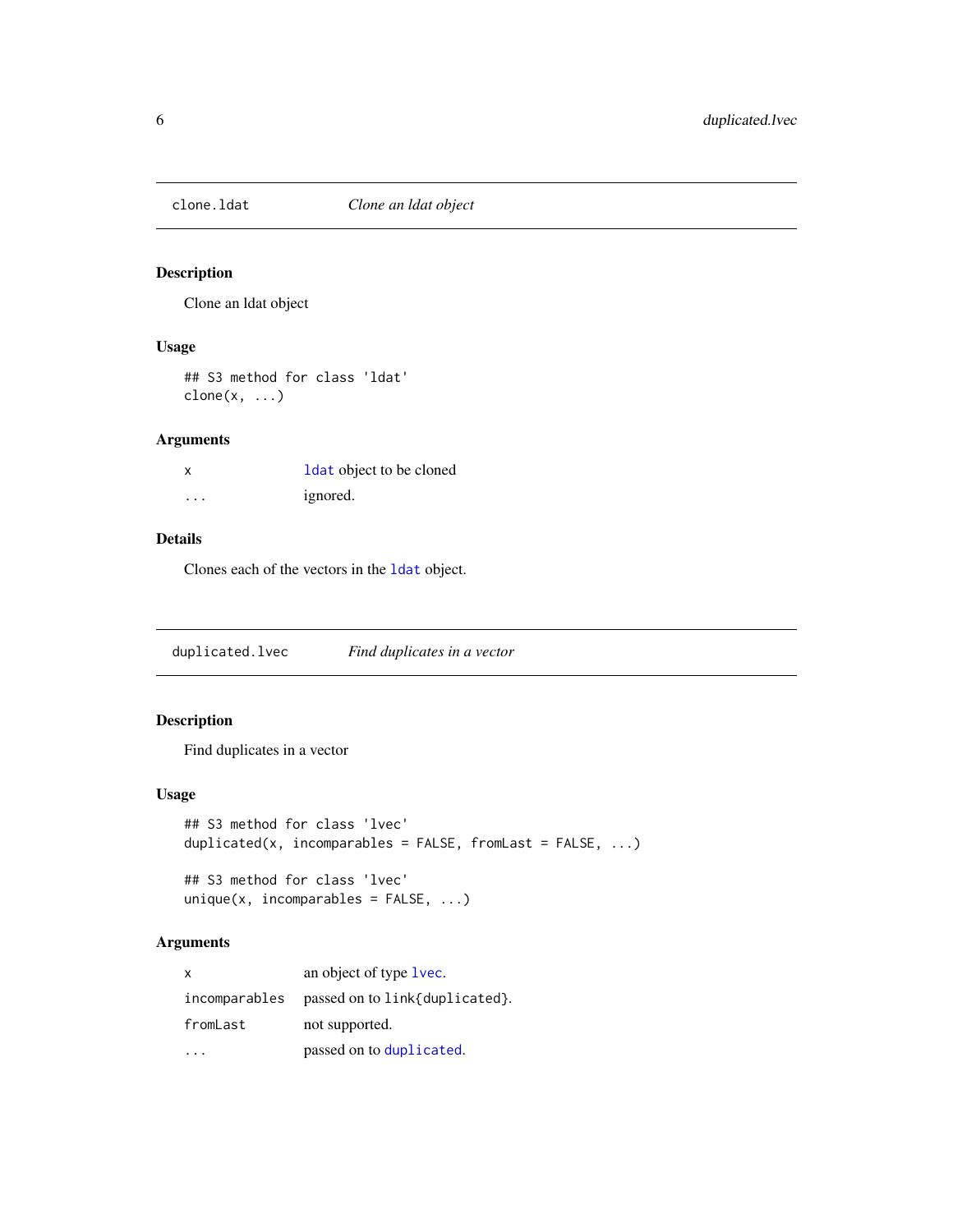#### <span id="page-6-0"></span>elementwise 7

# Details

Because this function works on chunks of data the data first needs to be sorted. Since a non stable sort is used, which of the duplicates is marked as duplicate is undefined. This is unlike the regular [duplicated](#page-0-0) in which fromLast determines which records are marked as duplicates.

The function processes the data in chunks. The size of the chunks can be controlled using the option 'chunk\_size' (see [chunk](#page-0-0)).

elementwise *Apply a function to each element of an lvec*

# Description

Apply a function to each element of an lvec

# Usage

elementwise(x, fun, ...)

#### Arguments

| $\mathsf{x}$ | an object of type lvec.                                                                                                                                                             |
|--------------|-------------------------------------------------------------------------------------------------------------------------------------------------------------------------------------|
| fun          | the function to apply to the 1 vec. This function receives chunks of the 1 vec<br>(which are regular R-vector) and should return a $(R)$ vector of the same length<br>as its input. |
| $\ddotsc$    | passed on to fun.                                                                                                                                                                   |

#### Value

Returns a link{lvec} of the same length as the input. The type is determined by the output of fun.

# Examples

```
# Calculate square root of lvec
x \leftarrow as\_lvec(1:10)y <- elementwise(x, sqrt)
# of course, this is already implemented
sqrt(x)
```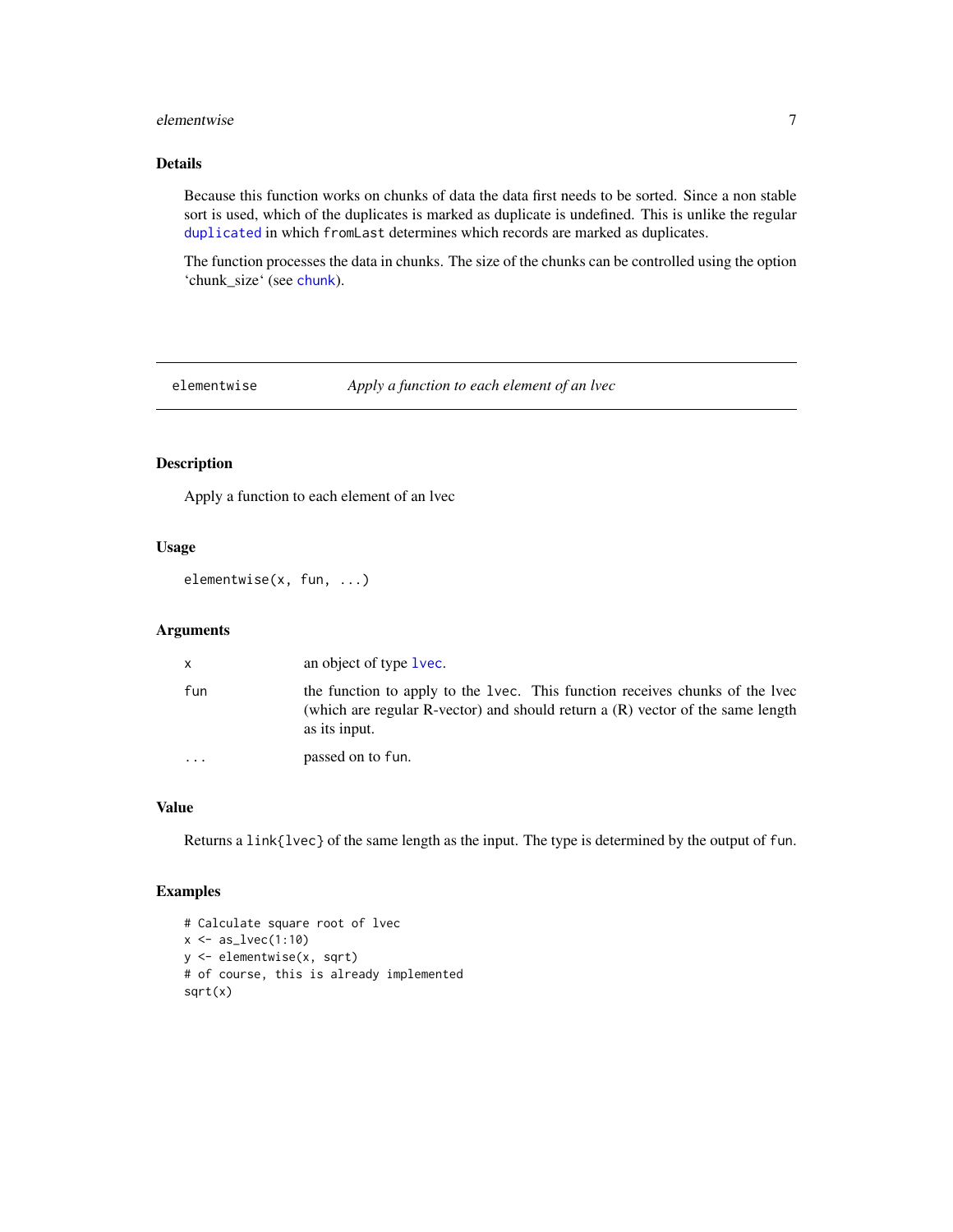<span id="page-7-0"></span>

Generate an lvec with (random) values

#### Usage

 $generate(n, fun, ..., chunk_size = 5e+06)$ 

#### Arguments

| n          | number of elements in result vector                                                                                                                                                   |
|------------|---------------------------------------------------------------------------------------------------------------------------------------------------------------------------------------|
| fun        | function that generates values. Should accept a number of elements to generate<br>as its first argument.                                                                              |
| $\cdots$   | additional arguments are passed on to fun.                                                                                                                                            |
| chunk size | the size of the chunks of values with which to fill the resulting 1 vec. When not<br>given it uses the value of the option 'chunk_size' (see options) otherwise the<br>default value. |

# Value

Returns an [lvec](#page-0-0) with length n. The type is determined by the type of values returned by fun.

#### Examples

```
# generate an lvec with random normally distributed values with sd of 10
x \leq generate(2E6, rnorm, sd = 10)
# generate lvec with random letters; use sample; expects n as its second
# argument, but we work around that by explicitly naming first argument x
y <- generate(2E6, sample, x = letters, replace = TRUE)
```
is.na.lvec *Simple elementwise functions*

#### Description

These are implementations for [lvec](#page-0-0) object for their regular R counterparts.

# Usage

## S3 method for class 'lvec' is.na(x)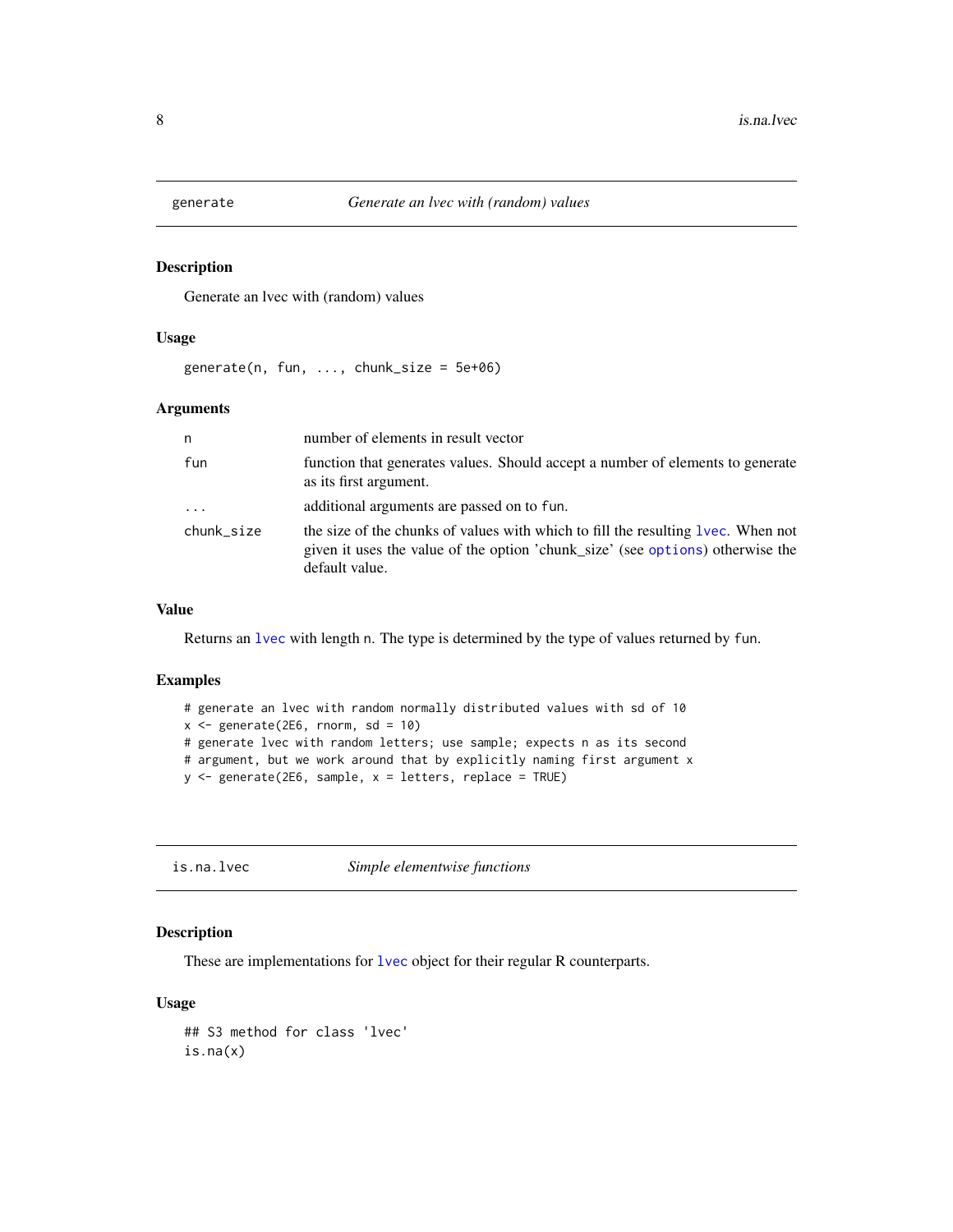#### <span id="page-8-0"></span>ldat **1988 1988 1988 1988 1988 1988 1988 1988 1998 1998 1998 1998 1998 1998 1998 1998**

#### Arguments

x an object f type [lvec](#page-0-0)

#### Value

Returns an [lvec](#page-0-0) of the same length as the input.

<span id="page-8-1"></span>

| ldat | Create an ldat object |  |
|------|-----------------------|--|
|------|-----------------------|--|

#### Description

This function creates an 1dat object, which behaves similar to a data. frame except that its columns are [lvec](#page-0-0). This allows and ldat to have an arbitrary large number of rows without running into memory problems.

#### Usage

ldat(...)

is\_ldat(x)

#### Arguments

| .            | these arguments are of either the form 'tag = value' or 'value'. Each argument |
|--------------|--------------------------------------------------------------------------------|
|              | becomes a column in the 1 dat. All columns are required to have the same       |
|              | length.                                                                        |
| $\mathsf{x}$ | object for which to check if it is of type ldat                                |

# Details

Each of the arguments of ldat is converted to an [lvec](#page-0-0) when it isn't already and [lvec](#page-0-0) using calls to [as\\_lvec](#page-0-0). The arguments are required to all have the same length (unlike [data.frame](#page-0-0)).

# Value

An object of type ldat. This object is basically a list with [lvec](#page-0-0) objects.

# Examples

```
# Create ldat object from r-objects
a \leq 1dat(id = 1:20, x = 1etters[1:20], y = \text{rnorm}(20))
# this is identical to
a \leftarrow \text{ldat}(\text{id} = \text{as\_lvec}(1:20), x = \text{as\_lvec}(letters[1:20]),y = as_{l}vec(rnorm(20))
```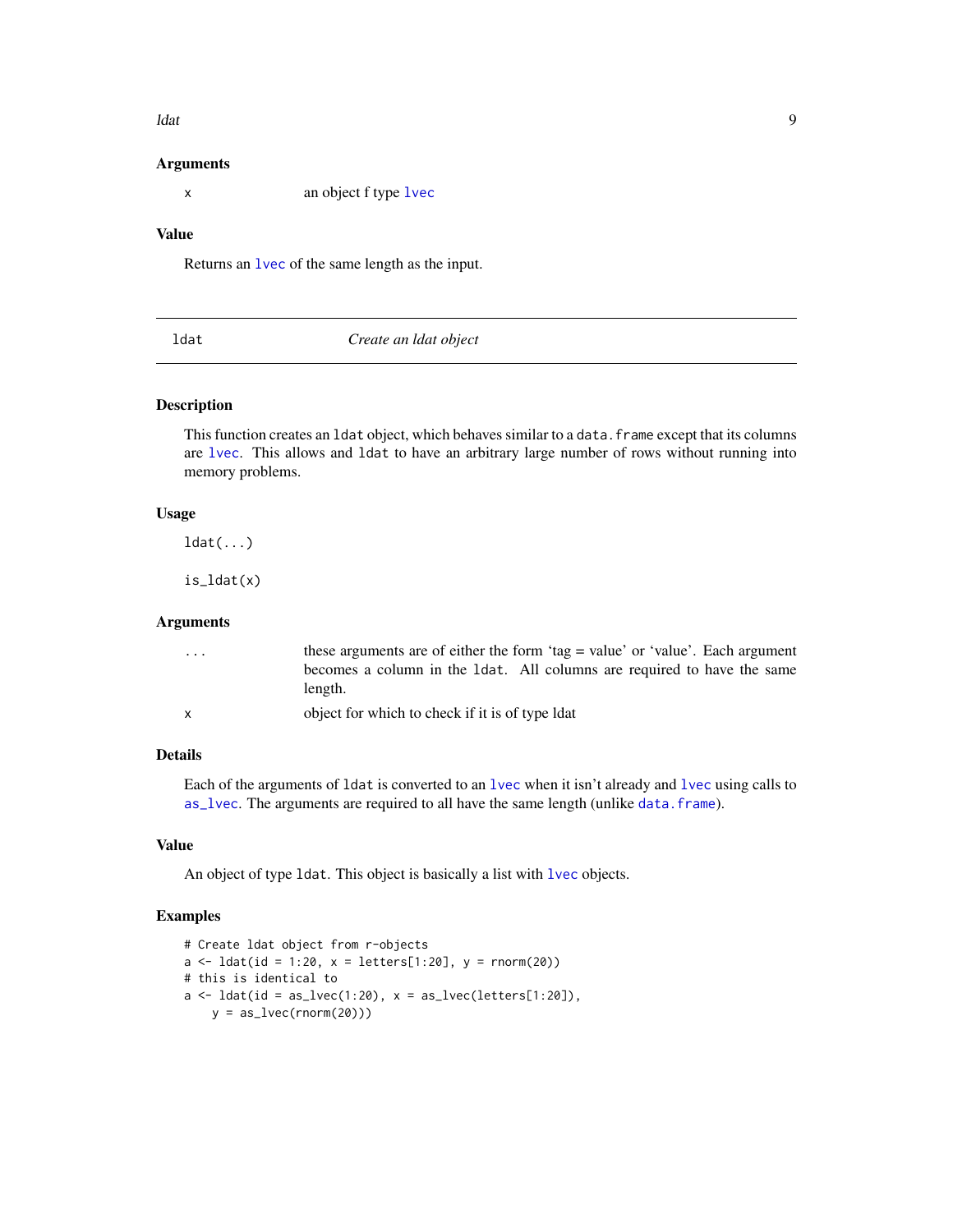<span id="page-9-0"></span>

Read elements from an ldat object

# Usage

## S3 method for class 'ldat'  $\text{lget}(x, \ldots)$ 

#### Arguments

| x                       | the 1 dat to read from   |
|-------------------------|--------------------------|
| $\cdot$ $\cdot$ $\cdot$ | passed on to 1get. 1vec. |

# Details

Indexing using index should follow the same rules as indexing a regular data.frame using a logical or numeric index. The range given by range includes both end elements. So, a range of  $c(1,3)$ selects the first three elements.

# Value

Returns an [ldat](#page-8-1) with the selected elements. In order to convert the selection to an R-vector [as\\_rvec](#page-0-0) can e used.

lset.ldat *Set values is an ldat object*

#### Description

Set values is an ldat object

# Usage

```
## S3 method for class 'ldat'
lest(x, index = NULL, values, range = NULL, ...)
```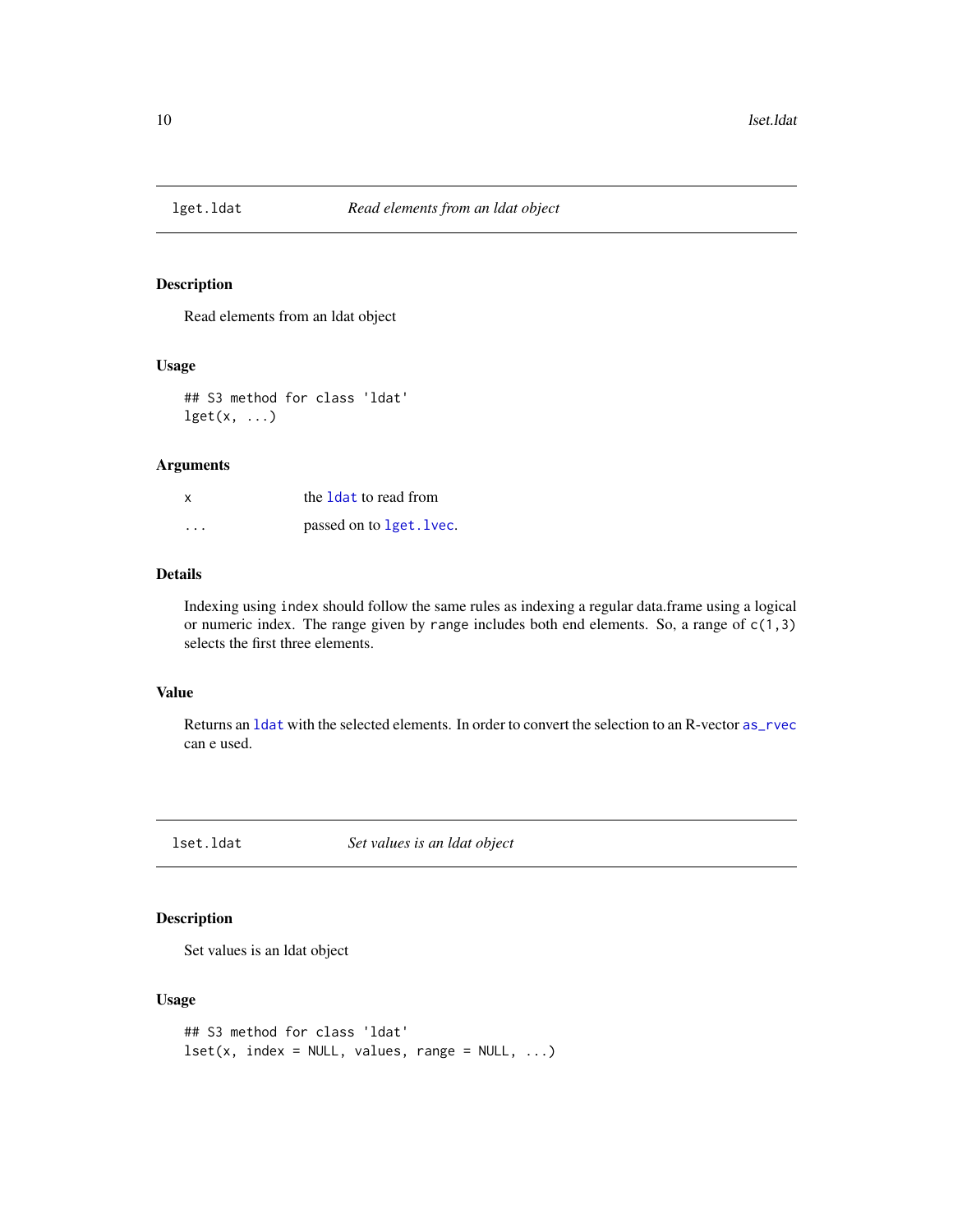#### <span id="page-10-0"></span>match the contract of the contract of the contract of the contract of the contract of the contract of the contract of the contract of the contract of the contract of the contract of the contract of the contract of the cont

#### Arguments

| $\mathsf{x}$ | an object of type 1 dat                                                                                  |
|--------------|----------------------------------------------------------------------------------------------------------|
| index        | a numeric of logical vector with indices at which the values should be set.                              |
| values       | a vector with new values.                                                                                |
| range        | a numeric vector of length 2 specifying a range of elements to select. Specify<br>either index or range. |
|              | ignored.                                                                                                 |

# Details

When values is a vector the values are assigned to each column in x. Otherwise, vectors is assumed to be a list or data.frame of the same length as x. Each element of values is assigned to the corresponding element of x.

#### match *Value matching*

# Description

Value matching

#### Usage

```
match(x, table, ...)
## Default S3 method:
match(x, table, ...)
## S3 method for class 'lvec'
match(x, table, na_incomparable = FALSE, ...)
```
#### Arguments

| X                       | <b>lvec</b> of values to be matched                  |
|-------------------------|------------------------------------------------------|
| table                   | vector of values in which to look for matches.       |
| $\cdot$ $\cdot$ $\cdot$ | optional arguments passed to and from other methods. |
| na_incomparable         |                                                      |
|                         | can NA's and NaN's be matched.                       |

# Value

Returns a numeric [lvec](#page-0-0) of the same length as x with the corresponding indices of records in table with the same value. When no match in table is found, NA is returned for the corresponding record.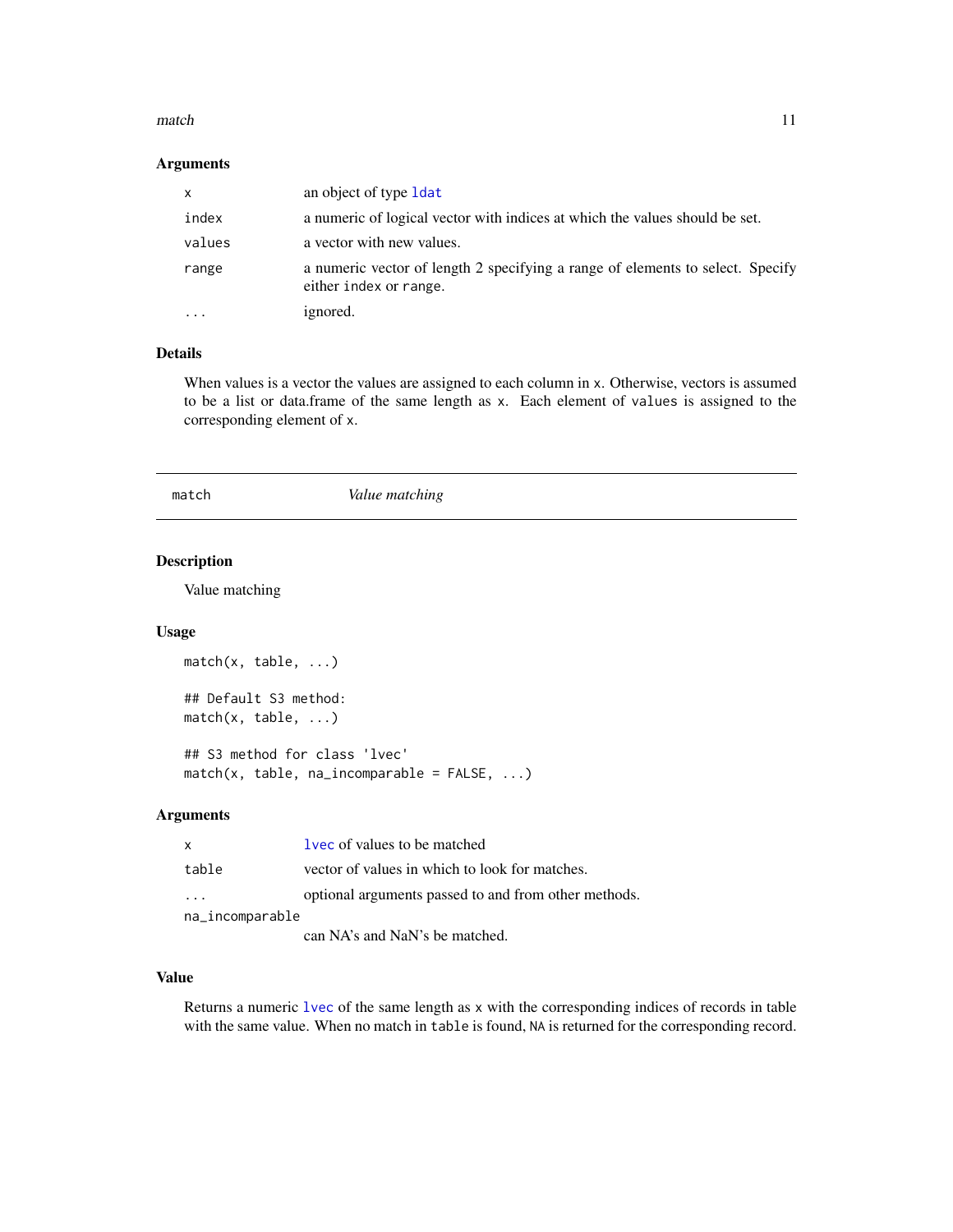<span id="page-11-0"></span>

Implementation of Math group generics for lvec

#### Usage

```
## S3 method for class 'lvec'
Math(x, \ldots)
```
#### Arguments

|         | an object of type lvec.                    |
|---------|--------------------------------------------|
| $\cdot$ | passed on to the corresponding R functions |

# Details

Math is group generic implementing the following functions: [abs](#page-0-0), [sign](#page-0-0), [sqrt](#page-0-0), [floor](#page-0-0), [ceiling](#page-0-0), [trunc](#page-0-0), [round](#page-0-0), [signif](#page-0-0) [exp](#page-0-0), [log](#page-0-0), [expm1](#page-0-0), [log1p](#page-0-0), [cos](#page-0-0), [sin](#page-0-0), [tan](#page-0-0), [cospi](#page-0-0), [sinpi](#page-0-0), [tanpi](#page-0-0), [acos](#page-0-0), [asin](#page-0-0), [atan](#page-0-0), [cosh](#page-0-0), [sinh](#page-0-0), [tanh](#page-0-0), [acosh](#page-0-0), [asinh](#page-0-0), [atanh](#page-0-0), [lgamma](#page-0-0), [gamma](#page-0-0), [digamma](#page-0-0), [trigamma](#page-0-0), [cumsum](#page-0-0), [cumprod](#page-0-0), [cummax](#page-0-0), [cummin](#page-0-0). For more information see [Math](#page-0-0).

# Value

Returns an link{lvec} of the same length as the input.

median.lvec *Calculate the median of an lvec*

#### Description

Calculate the median of an lvec

# Usage

## S3 method for class 'lvec'  $median(x, na.rm = TRUE, ...)$ 

#### Arguments

|                         | an object of type 1 vec.                               |
|-------------------------|--------------------------------------------------------|
| na.rm                   | remove missing values before calculating the quantiles |
| $\cdot$ $\cdot$ $\cdot$ | ignored.                                               |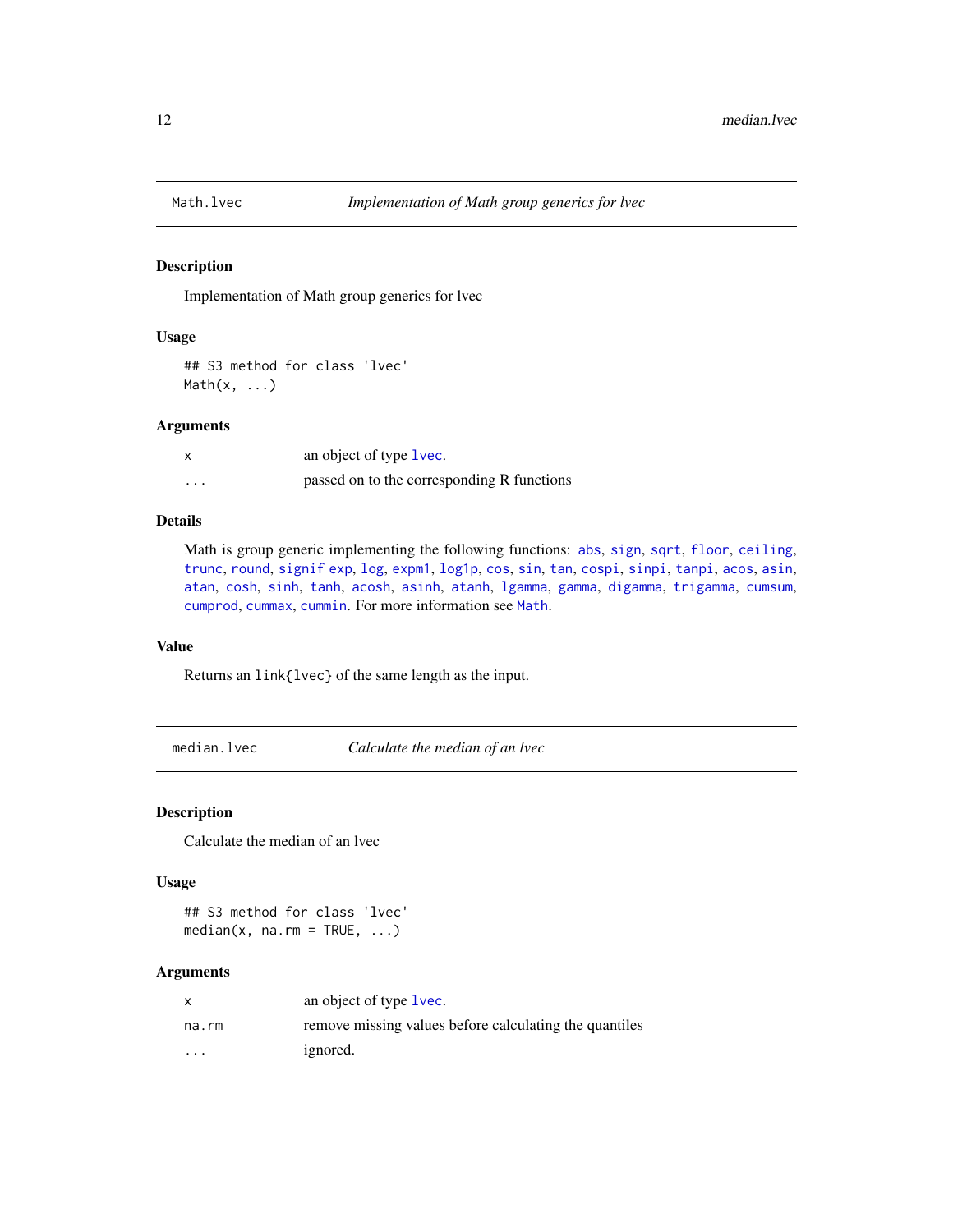#### <span id="page-12-0"></span>Ops.lvec 13

# See Also

For more details see [quantile.lvec](#page-14-1).

# Ops.lvec *Implementation of Ops group generics for lvec*

# Description

Implementation of Ops group generics for lvec

#### Usage

## S3 method for class 'lvec' Ops(e1, e2)

#### Arguments

| e1 | an object of type 1 vec. |
|----|--------------------------|
| e2 | an object of type lvec.  |

#### Details

Math is group generic implementing the following functions: "+"', "-"', '"\*"', '"/"', '"^"', '"''"', "":"  $" == "$ , " $! = "$ , " $\lt" :: "$ , " $\lt" :: " \lt" :: " > " > = "$ , " $\gt" :: "$ . For more information see [Ops](#page-0-0).

#### Value

Returns an link{lvec} of the same length as the input.

order.ldat *Order an ldat*

# Description

Order an ldat

#### Usage

## S3 method for class 'ldat'  $order(x, \ldots)$ 

# Arguments

| x | 1 dat to sort |
|---|---------------|
|   | unused.       |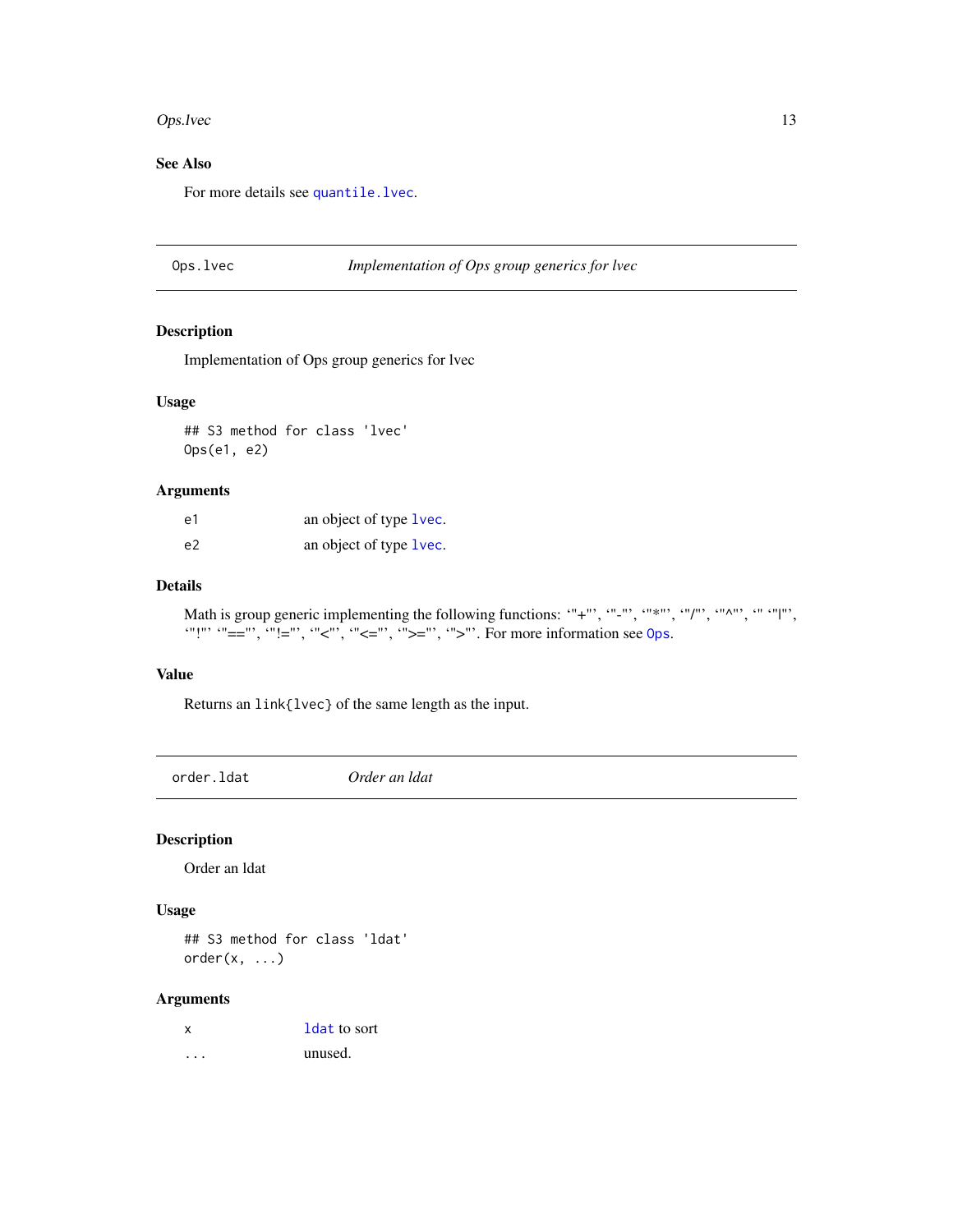#### Value

Returns the order of x. Unlike the default [order](#page-0-0) function in R, the sort used is not stable (e.g. in case there are multiple records with the same value in x, there relative order after sorting is not defined).

#### Examples

```
x <- as_ldat(iris)
o <- order(x[c("Sepal.Width", "Sepal.Length")])
```
<span id="page-13-1"></span>partial\_sort *Partial sort an lvec*

#### **Description**

Partial sort an lvec

# Usage

partial\_sort(x, pivots, clone = TRUE)

partial\_order(x, pivots)

#### Arguments

|        | an object of type 1 vec                                                                                |
|--------|--------------------------------------------------------------------------------------------------------|
| pivots | a numeric vector with indices at which the vector will be sorted. See details for<br>more information. |
| clone  | clone the vector first before sorting; or sort (and therefore modify) the input<br>vector directly.    |

# Details

After partial sorting the vector values at the pivots are the same as the vector values of a completely sorted vector. Furthermore, for each pivot i all elements  $x[j]$ ; j < i are smaller or equal to than  $x[i]$  and all elements  $x[j]$ ;  $j > i$  are larger than or equal to  $x[i]$ .

The speed of this operation should be  $O(n, k)$  with n the size of the lvec and k the number of pivots.

# Examples

```
x \leftarrow as\_lvec(rnorm(100))y <- partial_sort(x, c(10, 50, 90))
x_sorted \leq - sort(x)stopifnot(all(y[c(10, 50, 90)] == x_sorted[c(10, 50, 90)]))stopifnot(max(y[1:9]) \leq min(y[11:100]))stopifnot(max(y[1:49]) <= min(y[51:100]))
stopifnot(max(y[1:89]) \leq min(y[91:100]))
```
<span id="page-13-0"></span>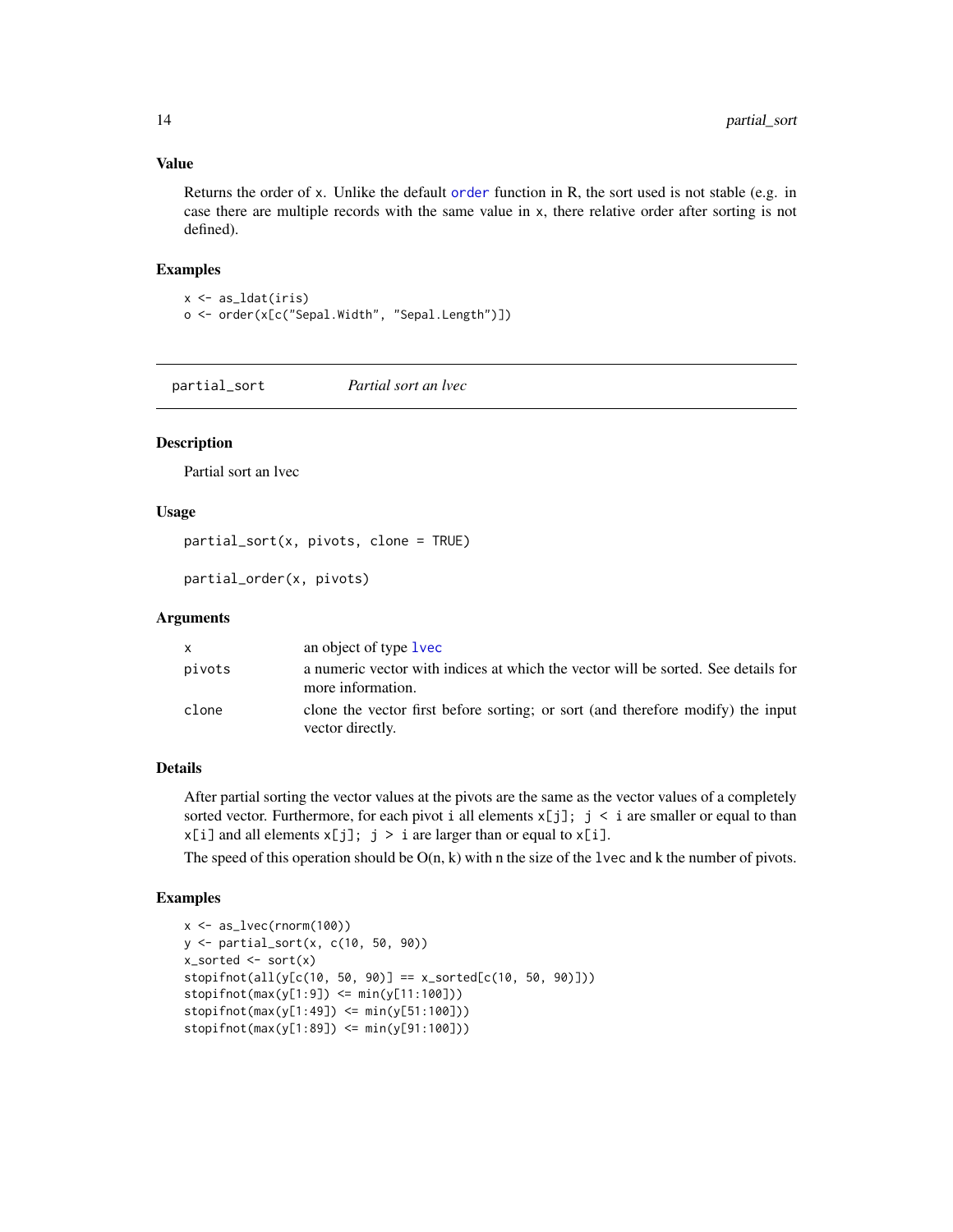<span id="page-14-1"></span><span id="page-14-0"></span>quantile.lvec *Calculate the quantiles of an lvec*

#### Description

Calculate the quantiles of an lvec

# Usage

```
## S3 method for class 'lvec'
quantile(x, probs = seq(0, 1, 0.25), names = TRUE,
 na.rm = TRUE, true\_probs = FALSE, ...)
```
# Arguments

| $\mathsf{x}$ | an object of type lvec.                                       |
|--------------|---------------------------------------------------------------|
| probs        | a numeric vector with probabilities $([0,1])$ .               |
| names        | add names to the result vector.                               |
| na.rm        | remove missing values before calculating the quantiles        |
| true_probs   | add an attribute with the probabilities at the chosen pivots. |
|              | ignored.                                                      |

# Details

This function uses a more simple method than that used by the regular [quantile](#page-0-0) method. It sorts the vector (using [partial\\_sort](#page-13-1) for speed) and selects elements from x that correspond to the given probabilities. For example, when x has length of 11 and prob equal to 0.5, it selects the 6th element from the (partially) sorted x. For large enough vectors this is a reasonable approach.

slice\_range *Select a range of records from an object*

# Description

Select a range of records from an object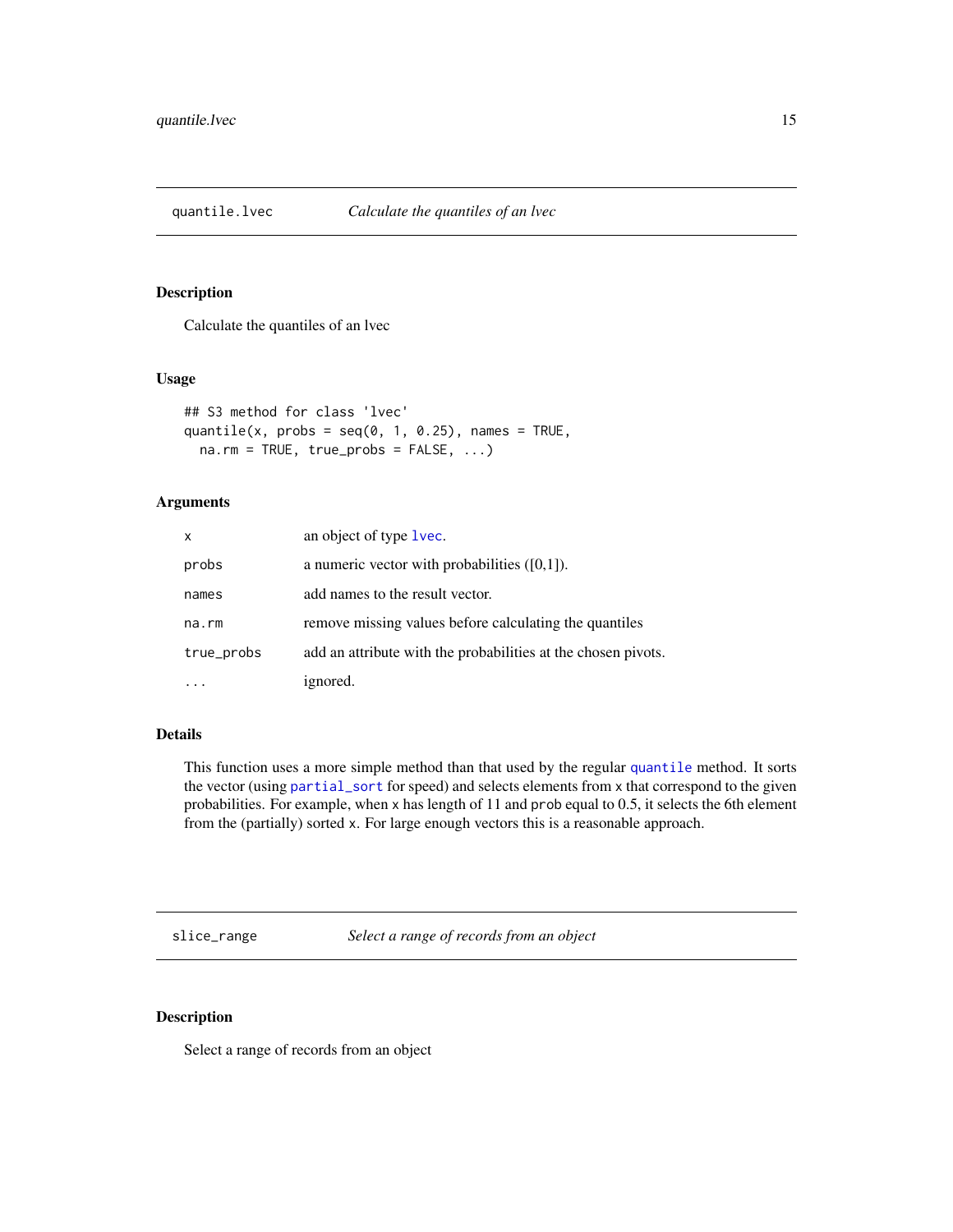# <span id="page-15-0"></span>Usage

```
slice_range(x, range, begin = range[1], end = range[2], ...)
## S3 method for class 'lvec'
slice\_range(x, range, begin = range[1], end = range[2],as_r = FALSE, ...)## S3 method for class 'ldat'
slice_range(x, range, begin = range[1], end = range[2],
 as_r = FALSE, ...## Default S3 method:
slice_range(x, range, begin = range[1], end = range[2],
  ...)
## S3 method for class 'data.frame'
slice_range(x, range, begin = range[1], end = range[2],
  ...)
```
# Arguments

| $\mathsf{x}$ | the object to select items from                                    |
|--------------|--------------------------------------------------------------------|
| range        | a numeric vector with two elements specifying the range to select. |
| begin        | the first element to select.                                       |
| end          | the last element to select.                                        |
| $\cdot$      | ignored; used to pass additional arguments to other methods.       |
| as           | convert the result to an R-object.                                 |

# Examples

```
x \leftarrow as\_lvec(1:20)# Select elements 5:7
slice_range(x, range = c(5, 7))slice_range(x, begin = 5, end = 7)
slice_range(x, range = c(5, 10), end = 7)
# also works for R-vectors
slice_range(1:20, range = c(5,7))
# convert lvec to rvec
slice_range(x, range = c(5,7), as_r = TRUE)
```
sort.ldat *Sort an ldat*

#### Description

Sort an ldat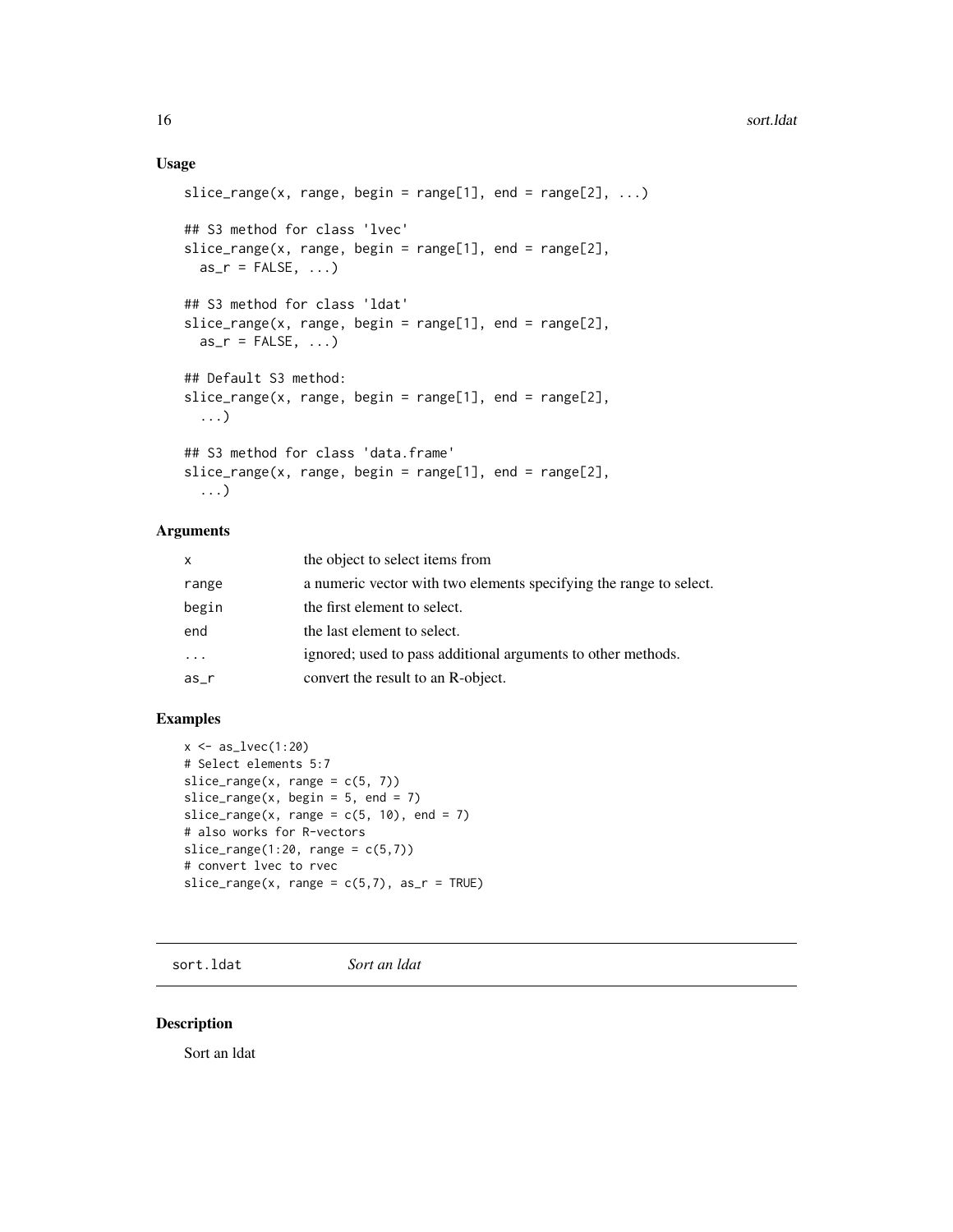#### <span id="page-16-0"></span>table the contract of the contract of the contract of the contract of the contract of the contract of the contract of the contract of the contract of the contract of the contract of the contract of the contract of the cont

# Usage

```
## S3 method for class 'ldat'
sort(x, decreasing = FALSE, ...)
```
# Arguments

| $\mathsf{x}$            | <b>ldat to sort</b>                                       |
|-------------------------|-----------------------------------------------------------|
| decreasing              | unused (a value unequal to FALSE will generate an error). |
| $\cdot$ $\cdot$ $\cdot$ | unused.                                                   |

#### Value

Sorts x and returns a sorted copy of x.

# Examples

x <- as\_ldat(iris) sort(x)

<span id="page-16-1"></span>table *Give the 'TRUE' indices of an lvec*

# Description

Give the 'TRUE' indices of an lvec

# Usage

```
table(...)
## Default S3 method:
table(...)
which(x, \ldots)## Default S3 method:
which(x, \ldots)
```
## S3 method for class 'lvec' which $(x, \ldots)$ 

# Arguments

| . | not used                                    |
|---|---------------------------------------------|
| x | logical <b>lvec</b> to get the indices from |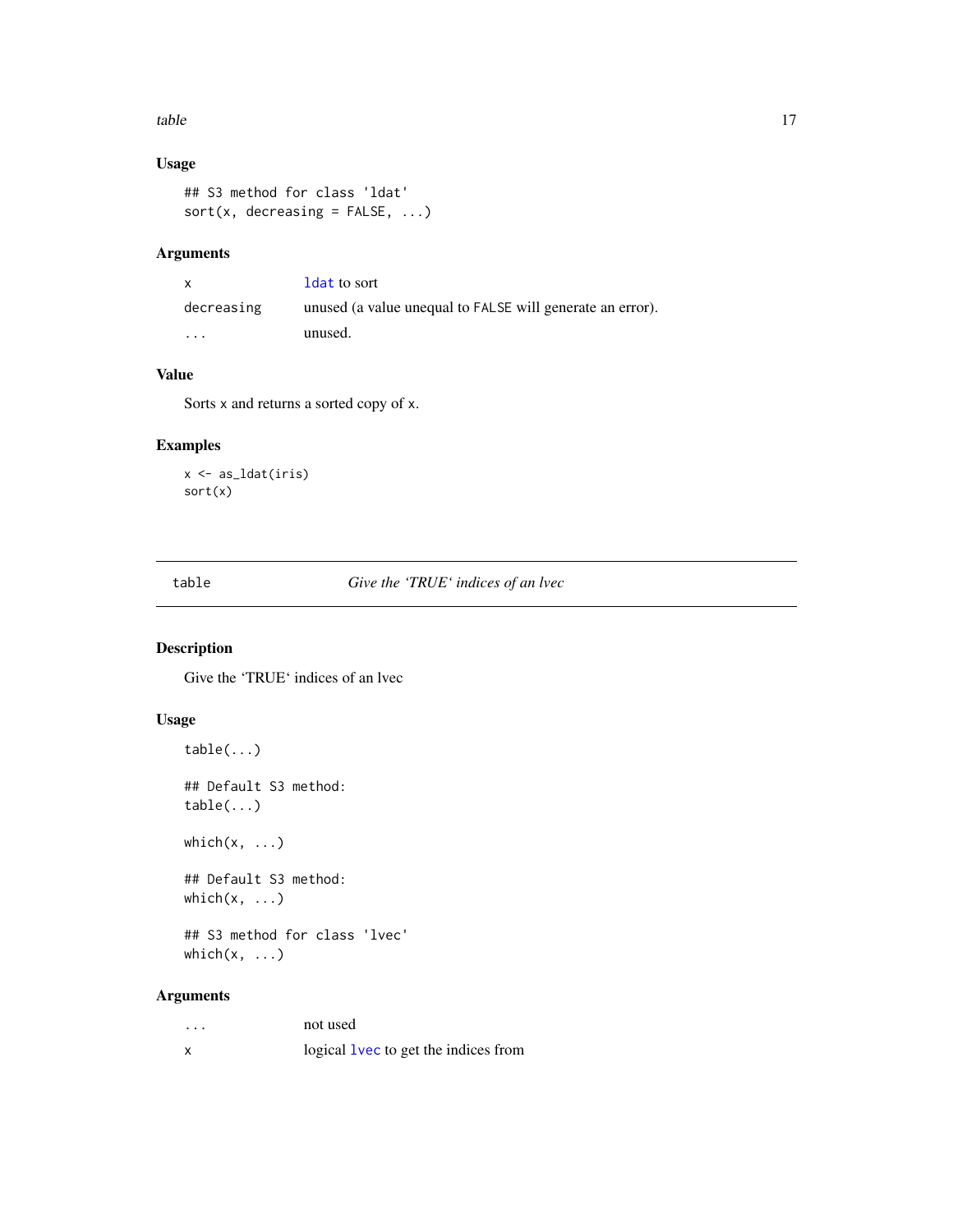<span id="page-17-0"></span>Returns a numeric lvec with the indices of the elements of x that are TRUE.

#### Examples

 $x \leftarrow as\_lvec(runif(1E6) > 0.1)$ which(x)

# table.lvec *Create cross tables from lvec objects*

# Description

Create cross tables from lvec objects

#### Usage

```
## S3 method for class 'lvec'
table(..., useNA = c("ifany", "no", "always"))## S3 method for class 'ldat'
table(..., useNA = c("ifany", "no", "always"))
```
# Arguments

| $\cdots$ | an object of type lvec                     |  |
|----------|--------------------------------------------|--|
| useNA    | what to do with missing values. See table. |  |

# Details

The function processes the data in chunks. The size of the chunks can be controlled using the option 'chunk\_size' (see [chunk](#page-0-0)).

# See Also

This function duplicates the functionality of the [table](#page-16-1) function.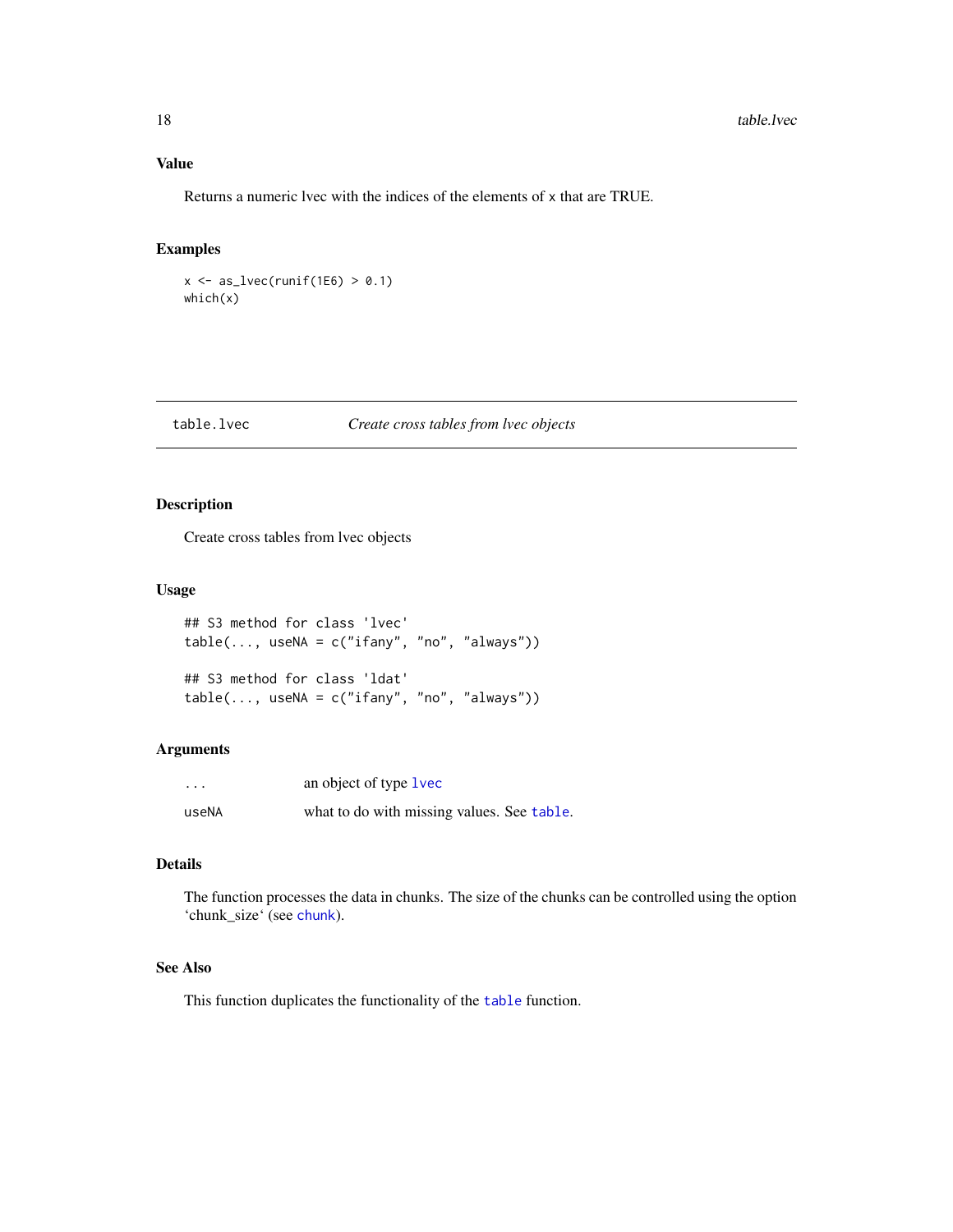<span id="page-18-0"></span>

Indexing of lvec objects

# Usage

```
## S3 method for class 'lvec'
x[i = NULL, range = NULL]## S3 replacement method for class 'lvec'
x[i, range] <- value
## S3 method for class 'ldat'
x[i, j, ..., range = NULL, clone = TRUE]## S3 replacement method for class 'ldat'
x[i, range] <- value
```
# Arguments

| x     | an object of type <b>lvec</b>                                    |
|-------|------------------------------------------------------------------|
| i     | an index vector. See lget.                                       |
| range | an range of indices. See lget.                                   |
| value | new values. See lget.                                            |
| j     | a selection of columns (a character, numeric or logical vector). |
|       | ignored.                                                         |
| clone | clone columns when selecting only columns.                       |

#### Details

These functions are a wrapper around [lget](#page-0-0) and [lset](#page-0-0).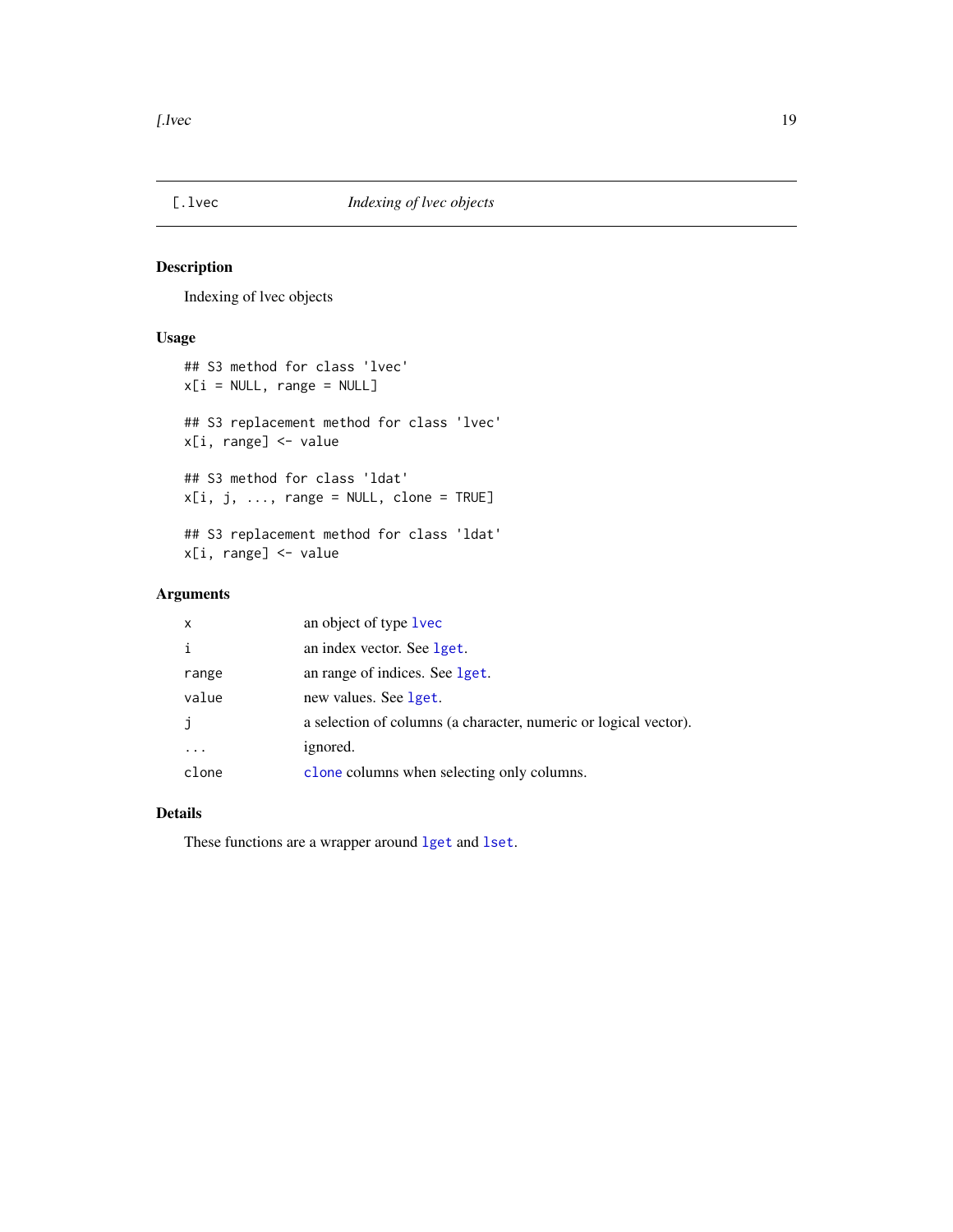# <span id="page-19-0"></span>Index

[.ldat *(*[.lvec *)* , [19](#page-18-0) [.1vec, [19](#page-18-0) [<-.ldat *(*[.lvec *)* , [19](#page-18-0) [<-.lvec *(*[.lvec *)* , [19](#page-18-0) abs , *[12](#page-11-0)* acos , *[12](#page-11-0)* acosh , *[12](#page-11-0)* all.lvec , [2](#page-1-0) any.lvec *(*all.lvec *)* , [2](#page-1-0) append, [3](#page-2-0) as.data.frame , *[4](#page-3-0)* as\_ldat , [4](#page-3-0) as\_lvec , *[3](#page-2-0)* , *[9](#page-8-0)* as\_rvec , *[10](#page-9-0)* asin , *[12](#page-11-0)* asinh , *[12](#page-11-0)* atan , *[12](#page-11-0)* atanh , *[12](#page-11-0)* ceiling , *[12](#page-11-0)* chunk , *[7](#page-6-0)* , *[18](#page-17-0)* chunk.ldat , [4](#page-3-0) chunkwise , [5](#page-4-0) clone , *[19](#page-18-0)* clone.ldat, [6](#page-5-0) cos , *[12](#page-11-0)* cosh , *[12](#page-11-0)* cospi , *[12](#page-11-0)* cummax , *[12](#page-11-0)* cummin , *[12](#page-11-0)* cumprod , *[12](#page-11-0)* cumsum , *[12](#page-11-0)* data.frame , *[9](#page-8-0)* digamma , *[12](#page-11-0)* duplicated , *[6,](#page-5-0) [7](#page-6-0)* duplicated.lvec, [6](#page-5-0) elementwise , [7](#page-6-0)

exp , *[12](#page-11-0)* expm1 , *[12](#page-11-0)* floor , *[12](#page-11-0)* gamma , *[12](#page-11-0)* generate , [8](#page-7-0) is.na.lvec, [8](#page-7-0) is\_ldat *(*ldat *)* , [9](#page-8-0) ldat , *[4](#page-3-0) – [6](#page-5-0)* , [9](#page-8-0) , *[10](#page-9-0) , [11](#page-10-0)* , *[13](#page-12-0)* , *[17](#page-16-0)* lgamma , *[12](#page-11-0)* lget , *[19](#page-18-0)* lget.ldat , [10](#page-9-0) lget.lvec , *[10](#page-9-0)* log , *[12](#page-11-0)* log1p , *[12](#page-11-0)* lset , *[19](#page-18-0)* lset.ldat , [10](#page-9-0) lvec , *[3](#page-2-0)* , *[5](#page-4-0) – [9](#page-8-0)* , *[11](#page-10-0) [–15](#page-14-0)* , *[17](#page-16-0)[–19](#page-18-0)* match , [11](#page-10-0) Math , *[12](#page-11-0)* Math.lvec, [12](#page-11-0) max.lvec *(*all.lvec *)* , [2](#page-1-0) mean.lvec , *[5](#page-4-0)* mean.lvec *(*all.lvec *)* , [2](#page-1-0) median.lvec, [12](#page-11-0) min.lvec *(*all.lvec *)* , [2](#page-1-0) Ops , *[13](#page-12-0)* 0ps.lvec, [13](#page-12-0) options , *[5](#page-4-0)* , *[8](#page-7-0)* order , *[14](#page-13-0)* order.ldat , [13](#page-12-0) partial\_order *(*partial\_sort *)* , [14](#page-13-0) partial\_sort , [14](#page-13-0) , *[15](#page-14-0)* prod.lvec *(*all.lvec *)* , [2](#page-1-0)